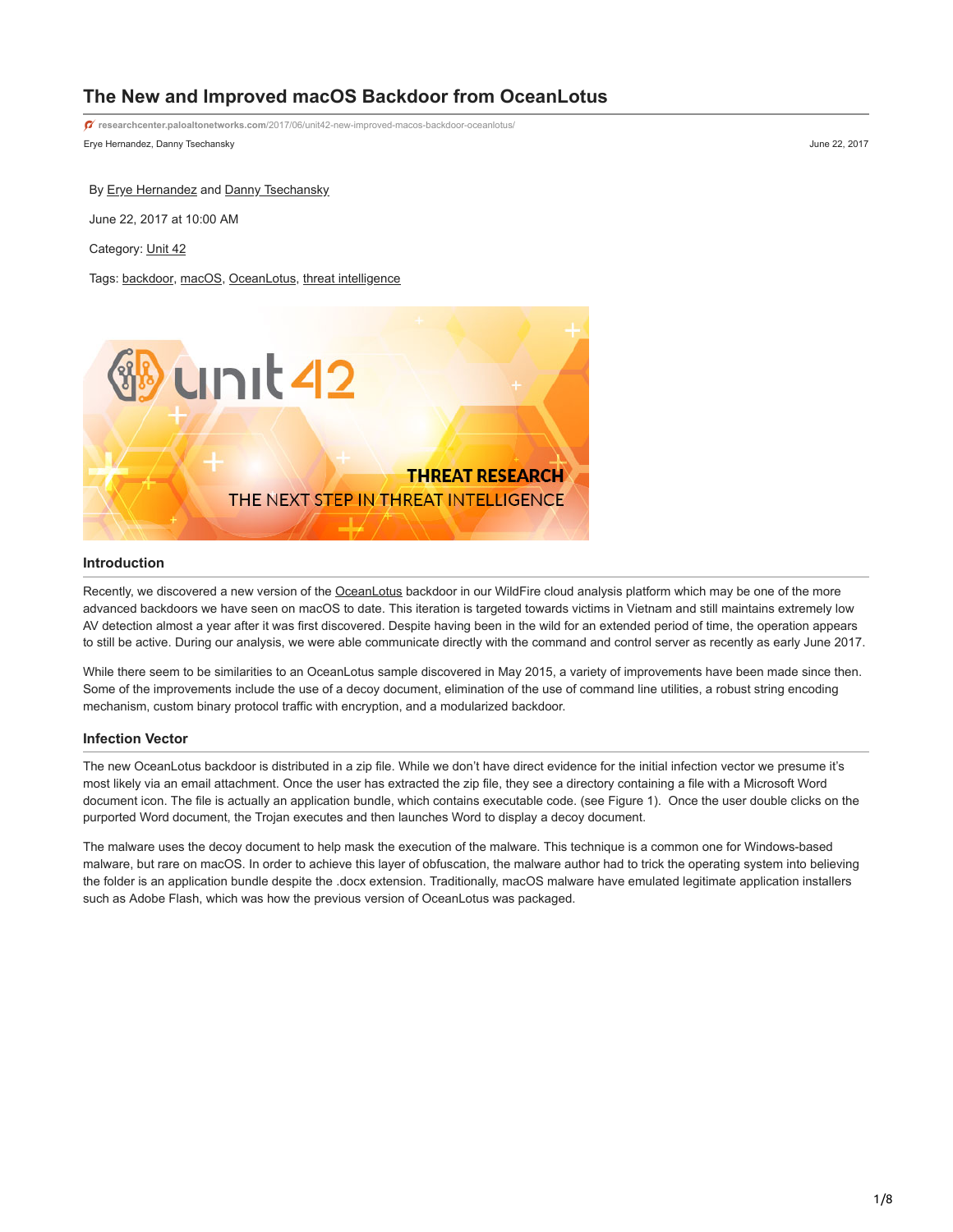

*Figure 1. Context menu and file listing*

Once the application bundle is launched, it opens a hidden file in the bundle's Resources folder named .CFUserEncoding which is a passwordprotected Word document (see Figure 2). It also copies this file to the executable path and essentially replaces the application bundle after persistence has been set up. This would lead the victim to believe that nothing was amiss, as they thought they were opening a Word document and a Word document opened. In this case, the Word file has the name "Noi dung chi tiet.docx", which is Vietnamese for "Details."

| Password                              |  |
|---------------------------------------|--|
| Enter the password to open this file: |  |
| Noi dung chi tiet.docx                |  |
|                                       |  |
| Cancel<br>OK                          |  |
|                                       |  |

*Figure 2. Decoy document prompts for a password to open the file*

#### **Persistence**

Compared to the previous version of this backdoor, the persistence mechanism for this remained largely the same. This version creates a [Launch Agent](https://developer.apple.com/library/content/documentation/MacOSX/Conceptual/BPSystemStartup/Chapters/CreatingLaunchdJobs.html) that runs when the victim host starts up, where as in the previous version execution was upon when a user logs in. It also copies itself to a different location and filename based on the UID of the user who ran the application.

For a user other than root, it takes the MD5 hash of the structure returned by *getpwuid()* and breaks the hash down into segments *<first 8 chars of hash>-<next 16 chars of hash>-<last 8 chars of hash>*. This segmented MD5 hash is prepended with *"0000-"* then used as a directory in ~/Library/OpenSSL/ to store the executable file (see Figure 3). If the user is root, the executable is stored in the system wide library directory at /Library/TimeMachine/bin/mtmfs.

It is interesting to note that the executable and plist locations look like legitimate applications.

| UID | plist Location                                                               | <b>Executable Location</b>                                                |
|-----|------------------------------------------------------------------------------|---------------------------------------------------------------------------|
|     | /Library/LaunchDaemons/com.apple.mtmfsd.plist /Library/TimeMachine/bin/mtmfs |                                                                           |
| > 0 | ~/Library/LaunchAgents/com.apple.openssl.plist                               | ~/Library/OpenSSL/0000- <segmented hash="" md5="">/servicessl</segmented> |

#### *Figure 3. plist and executable names and locations based on UID*

Once the malware has set up persistence, it deletes the application bundle from the executable path leaving the decoy document in its place and launches itself as a service from the new location.

## **No Command Line Utilities**

One of the first things we noticed about this backdoor is the lack of suspicious strings which often times provides context as to what the malware might do on a victim host. In most macOS malware, calls to the *system()* or *exec()* functions to run additional scripts are in place. In this case, these were not present nor were there command line utility strings that may easily convey the malicious intention of the application. This shows a deep level of understanding of the macOS platform by the author of this backdoor compared to other threat actors that will commonly copy and paste scripts from the Internet.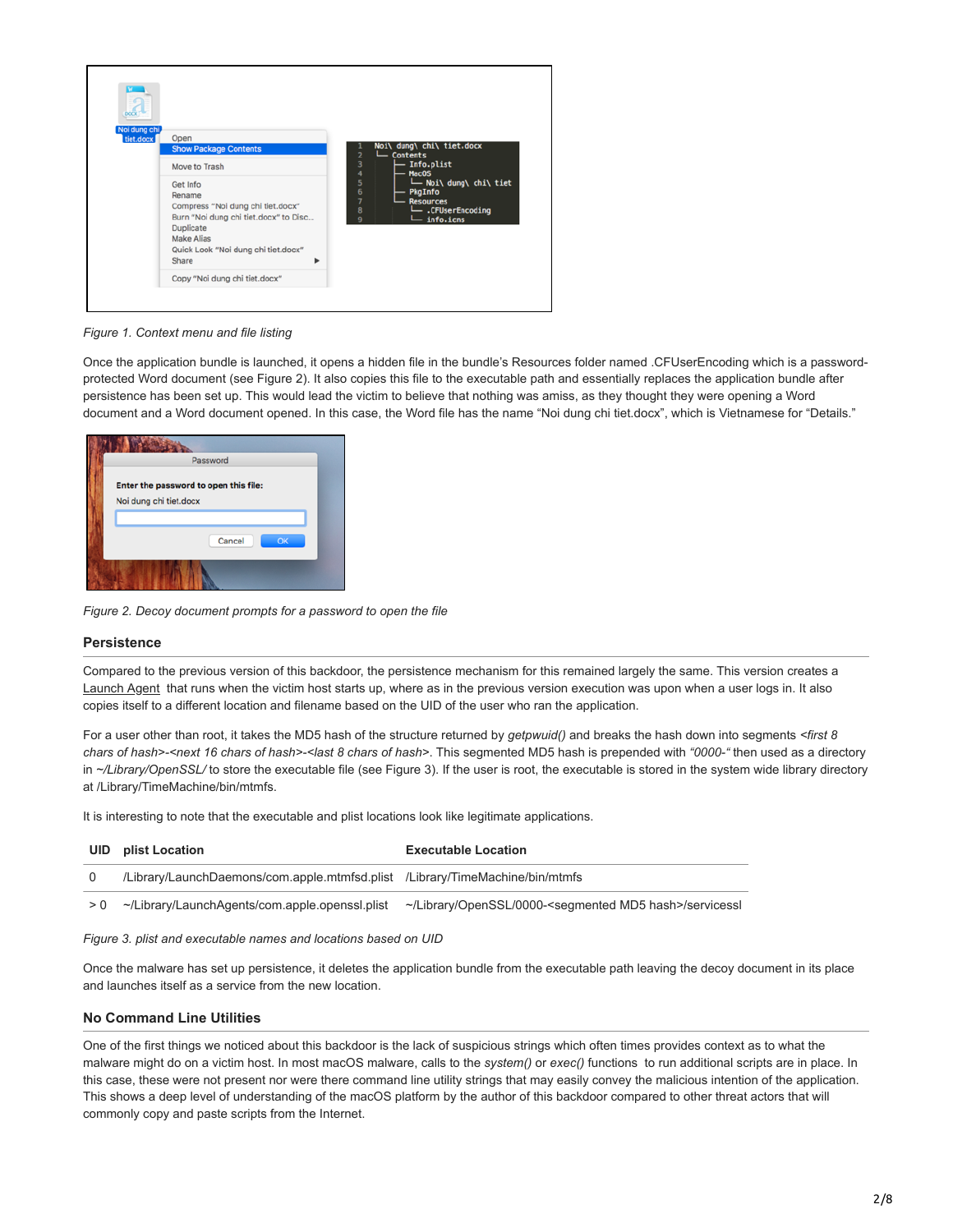The lack of these strings may also double as an anti-analysis technique to make the malware seem less suspicious, especially to basic static analysis.

## **String Decoding**

Since there appear to be no obvious suspicious strings in plaintext, we move onto the possibility of use of encoded, or obfuscated strings.

The string decode routine for this backdoor is an upgrade from previous versions in which strings were XOR encoded with the word *"Variable"* as a key. The string decode routine now consists of a combination of bit shifting and XOR operations with a variable key that depends on the length of the string that was encoded. If the computation for the variable XOR key turns out to be 0, the default XOR key of 0x1B is used. Figure 4 shows a Python implementation of the decode function.



*Figure 4. Python implementation of the malware's string decode function*

After decoding the strings (see Figure 5), we can glean that the malware sets up persistence, surveys the victim's computer, and sends this information back to a server. At this point, it is still not obvious that this malware contains backdoor functionality.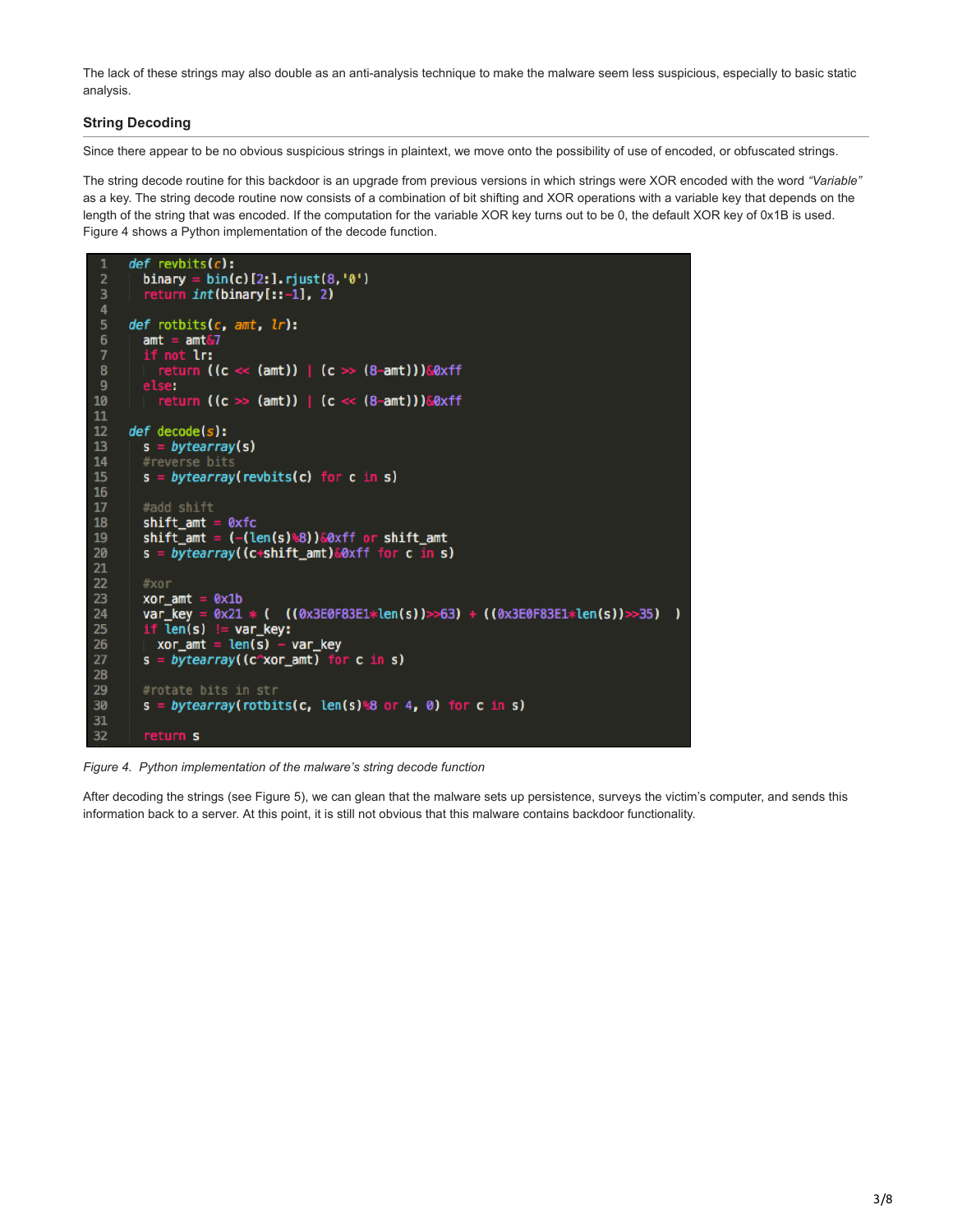| 1               | x86 64                                           |
|-----------------|--------------------------------------------------|
| $\overline{2}$  | call.raidstore.org                               |
| 3               | technology.macosevents.com                       |
| 4               | press.infomapress.com                            |
| 5               | 24h.centralstatus.net                            |
| 6               | /Library/LaunchAgents/com.apple.openssl.plist    |
| $\overline{7}$  | /Library/LaunchDaemons/com.apple.mtmfsd.plist    |
| 8               | /bin/launchctl load                              |
| 9               | servicessl                                       |
| 10              | mtmfs                                            |
| 11              | /Library/OpenSSL/                                |
| 12 <sub>1</sub> | /Library/TimeMachine/                            |
| 13 <sup>°</sup> | 0000-                                            |
| 14              | bin                                              |
| 15              | Label                                            |
| 16              | com.apple.openssl                                |
| 17              | com.apple.mtmfsd                                 |
| 18              | ProgramArguments                                 |
| 19              | KeepAlive                                        |
| 20              | <b>RunAtLoad</b>                                 |
| 21              | <b>OnDemand</b>                                  |
| 22              | <b>IOPlatformExpertDevice</b>                    |
| 23<br>24        | I0Service:/<br><b>IOPlatformUUID</b>             |
| 25              |                                                  |
| 26              | /Library/Preferences/.files<br>pth               |
| 27              | /System/Library/CoreServices/SystemVersion.plist |
| 28              | ProductName                                      |
| 29              | ProductVersion                                   |
| 30              | %02X:%02X:%02X:%02X:%02X:%02X                    |
| 31              | Model ID:                                        |
| 32              | CPU:                                             |
| 33              | machdep.cpu.brand_string                         |
| 34              | Memory:                                          |
| 35 <sub>1</sub> | Serial No:                                       |
| 36              | Contents/MacOS                                   |
| 37              | .CFUserEncoding                                  |
|                 |                                                  |

*Figure 5. List of decoded strings*

## **Custom Binary Protocol and Encrypted Traffic**

The threat actors responsible for this malware appear to have spent some amount of effort to develop their own custom communication protocol. They did not simply use an off-the-shelf web server for their command and control server, as is commonly done. Instead, they created their own command and control mechanism.

The backdoor uses a custom binary protocol on TCP port 443, a well-known port that is unlikely to be blocked by traditional firewalls due to its use in HTTPS connections. The packet seen in Figure 6 is encoded with a combination of bit shifting (see Figure 7) and XOR with a key of 0x1B before it is sent. The bits are always rotated to the left 3 times before doing the XOR operation. This is an improvement from the previous version where the packet was only XOR encoded with a key of 0x1B.

| 00000000 0b 41 61 54 03 e0 c3 8a c3 63 63 63 63 63 63 2d |  |  |  |  |  |  |  | -AaT . cccccc               |  |
|----------------------------------------------------------|--|--|--|--|--|--|--|-----------------------------|--|
| 00000010 23 81 23 8c 67 ef 67 43 3f 63 63 63 63 8c 63 63 |  |  |  |  |  |  |  | $\#.\#.g.gC$ ? $ccc$ . $cc$ |  |
|                                                          |  |  |  |  |  |  |  | cccccccc cccccccc           |  |
|                                                          |  |  |  |  |  |  |  | CCCCCCCC CCCCCCCC           |  |
| 00000040 63 63 5e 63 63 63 63 63 73 43 6f 9c 63 42 63 63 |  |  |  |  |  |  |  | cc^ccccc sCo.cBcc           |  |
| 00000050 77 43                                           |  |  |  |  |  |  |  | wC                          |  |

*Figure 6. Initial packet sent by the client to the server*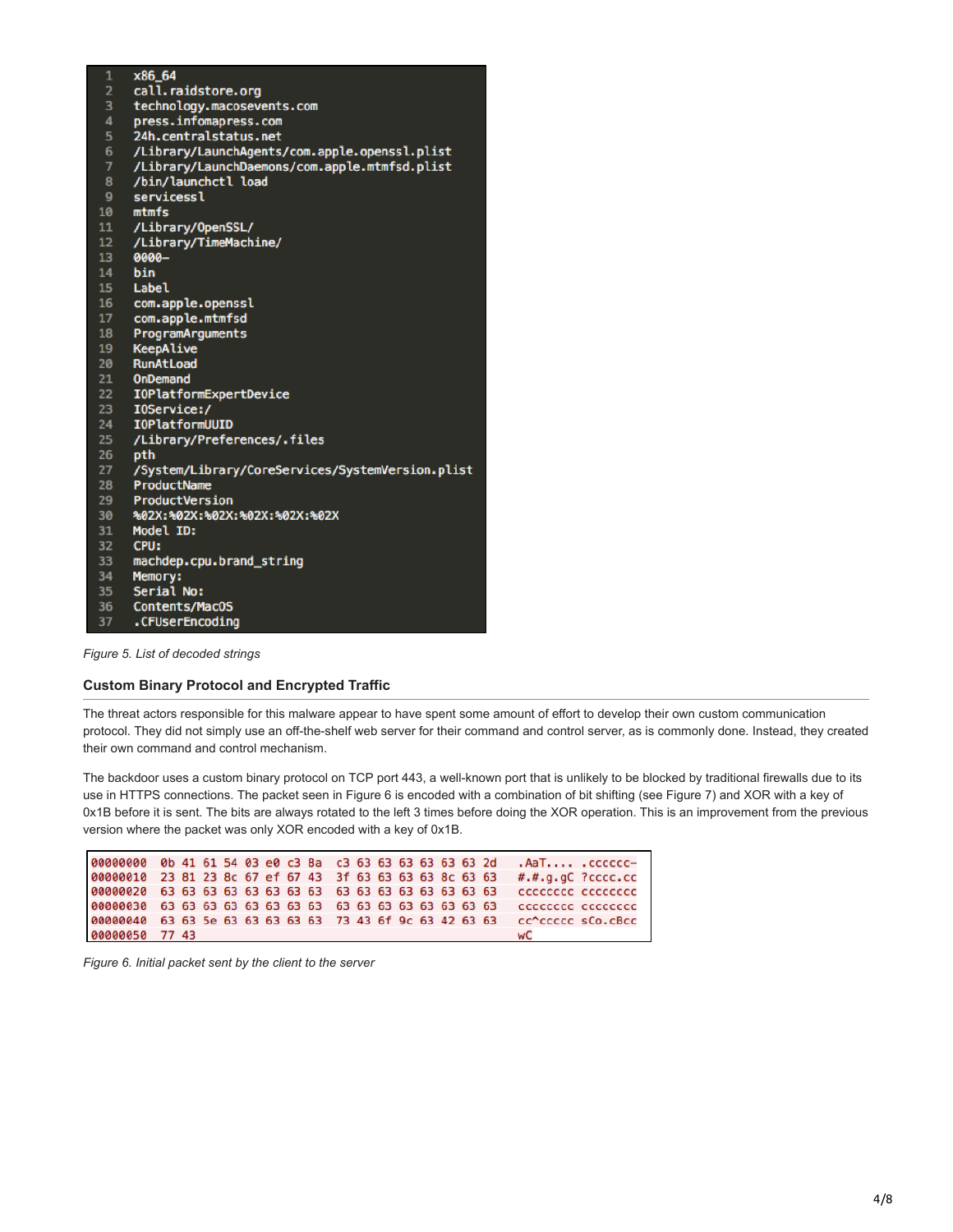

*Figure 7. Bit shifting function used in the encode/decode routine for network packets*

After decoding the packet, we can see a breakdown of different fields. Figure 8 shows the initial packet sent by the client to the server. It is relatively empty aside from the "magic" bytes, length of data and type of communication.



*Figure 8. Initial packet sent by the client to the server (decoded)*

Depending on the command response sent from the server, a packet may be bigger than 0x52 bytes. Data beyond 0x52 bytes is zlib compressed then encrypted with AES in CBC mode with a null initialization vector (IV) and a key sent from the server that is padded to 32 bytes.

We captured live traffic from the server, and observed that the encryption keys sent from the server are ephemeral. This means that each new session with the server is given a different key used to encrypt data sent back and forth within that session. This is a marked improvement compared to the previous version, where only XOR encoding with a one-byte key was used for encryption.

After decoding the packet it receives from the server, the backdoor validates certain fields like the "magic" bytes and makes sure the length of the data being received is not over a certain amount. Throughout the program execution, it also checks and handles any errors that may have been generated.

#### **Command and Control Communications**

The command and control server communication sequence is as follows:

- 1. The client initiates a session with the server by sending a packet with 0x2170272 in the command field.
- 2. The server then responds with an ephemeral encryption key and a command.
- 3. The client checks if the received packet from the server is valid.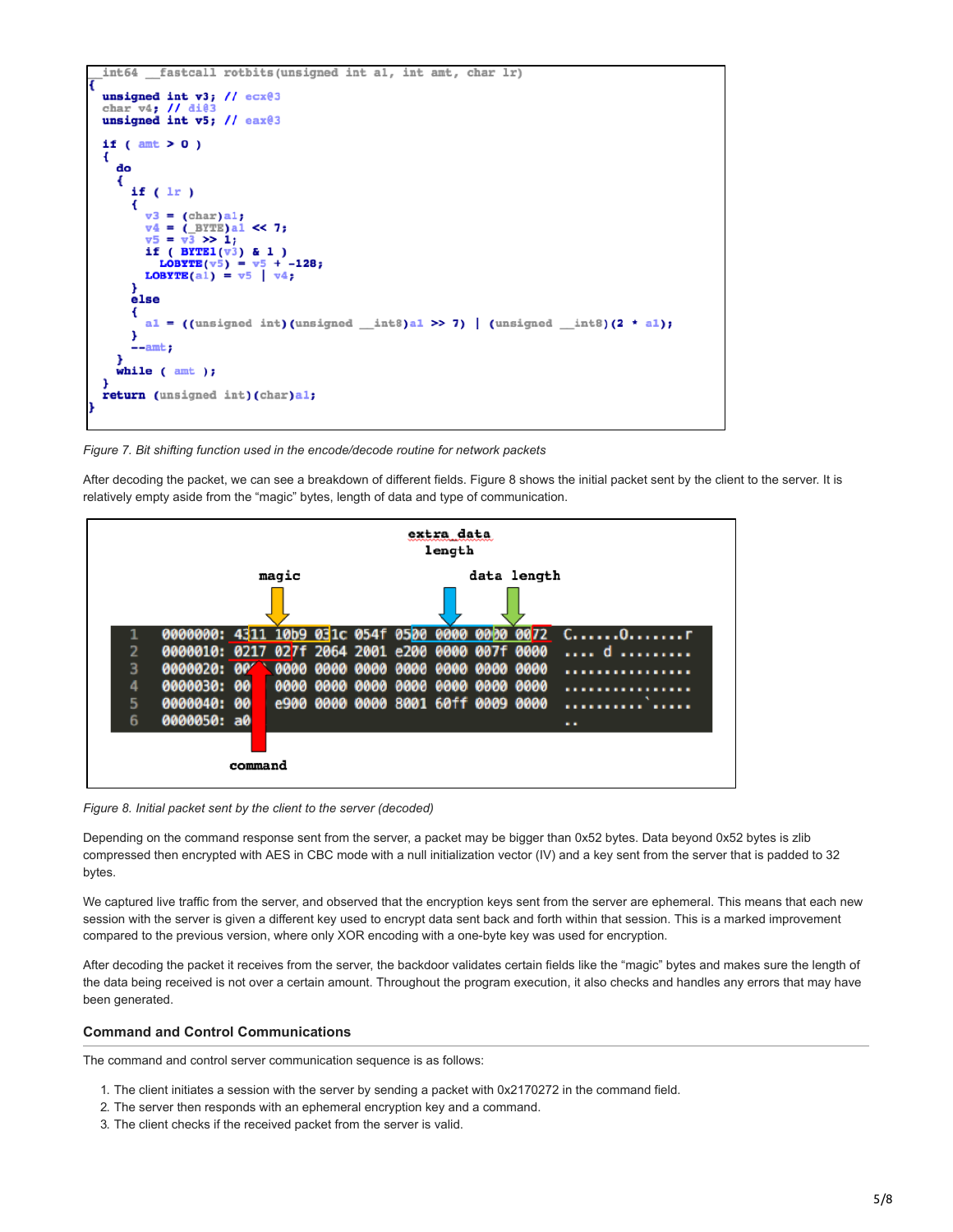4. The client executes the command sent by the server and responds with a zlib compressed and AES encrypted blob of the result then sends this back to the server.

Unlike the previous versions of OceanLotus where the commands can be easily gathered from its strings, the author has obfuscated the functions with constant values. We decoded the following available commands as seen in Figure 9.

| Command   | <b>Command Description</b>                                                  |
|-----------|-----------------------------------------------------------------------------|
| 0x2170272 | Initialize                                                                  |
| 0x5CCA727 | ???                                                                         |
| 0x2E25992 | receive file from server                                                    |
| 0x2CD9070 | get info on a file / directory                                              |
| 0x12B3629 | delete file / directory                                                     |
| 0x138E3E6 | ???                                                                         |
| 0x25D5082 | execute function from a dynamic library                                     |
| 0x25360EA | send file to server                                                         |
| 0x17B1CC4 | ???                                                                         |
| 0x18320E0 | send victim and computer information together with the backdoor's watermark |
| 0x1B25503 | execute a function from a dynamic library                                   |
| 0x1532E65 | execute a function from a dynamic library                                   |

*Figure 9. List of commands available*

#### **Command 0x2170272**

When the backdoor is launched, a file is created in */Library/Preferences/.files* or *~/Library/Preferences/.files* depending on the victim's user ID. This file (see Figure 10) contains a timestamp and the victim's name concatenated with the machine's serial number which is then hashed twice with MD5. This is then copied to a buffer that is 0x110 bytes long and AES encrypted in CBC mode with a null IV and a key of *"pth"*. It is then saved into the file.

Timestamp + MD5(MD5(<victim's name + machine serial number>))

After this file is created, the client sends its first packet to the server with 0x2170272 in the command field. The server acknowledges and responds with the same command and the client verifies that the file has been created.

\xa7\xf1\xd9\*\x82\xc8\xd8\xfe**4137674062B3226FE630C24F7DE1021E**\x00\x00\x00\x00\x00\x00\x00\x00\x00\x00\x00\x00\x00\x00\x00\x00\x00\

*Figure 10. Decrypted contents of ~/Library/Preferences/.files*

#### **Command 0x18320E0**

The server then sends this command with an ephemeral key shortly after it sends the 0x2170272 command. The client gathers all the data seen in Figure 11, encrypts it with the key provided by the server and sends it back. One thing to note is the Base64 string that is sent in this packet. This string is static in the binary and does not change, which may be indicative of a marker for campaign or version identification.

\x00\x00\x00**4137674062B3226FE630C24F7DE1021E**\xe9\x0f\x00\x00\x00**Mac OS X 10.X.X**\xb6\x03\x00\x00

\x00**username**\t\x00\x00\x00**localhos**t\x18\x00\x00\x00**Ze0pXcpfbqbS4wD0eS/LVQ==**\xb6\xbc\x1cY\x00\x00\x00\x00M\x00\x00\x00**/Users/use ABCDEF01-23456789ABCDEF01-23456789/**

**servicessl**\x8b\xbc\x1cY\x00\x00\x00\x00\x17\x00\x00\x00**en0 : AA:BB:CC:DD:EE:FF**[\x00\x00\x00**lo0 : fe80::1**\n**lo0 : 127.0.0.1**\n**lo0 : ::1**\n**en0 fe80::aaaa:bbbb:cccc:111**\n**en0 : 192.168.1.254**

\x05\x01\x00\x00f\x00\x00\x00**Model ID:iMac8,1**\n**CPU:Intel(R) Core(TM)2 Duo CPU T7700 @ 2.40GHz**\n**Memory:4.00**\n**Serial No:XXXXXX**

*Figure 11. Decrypted contents of a packet sent by the client to the server*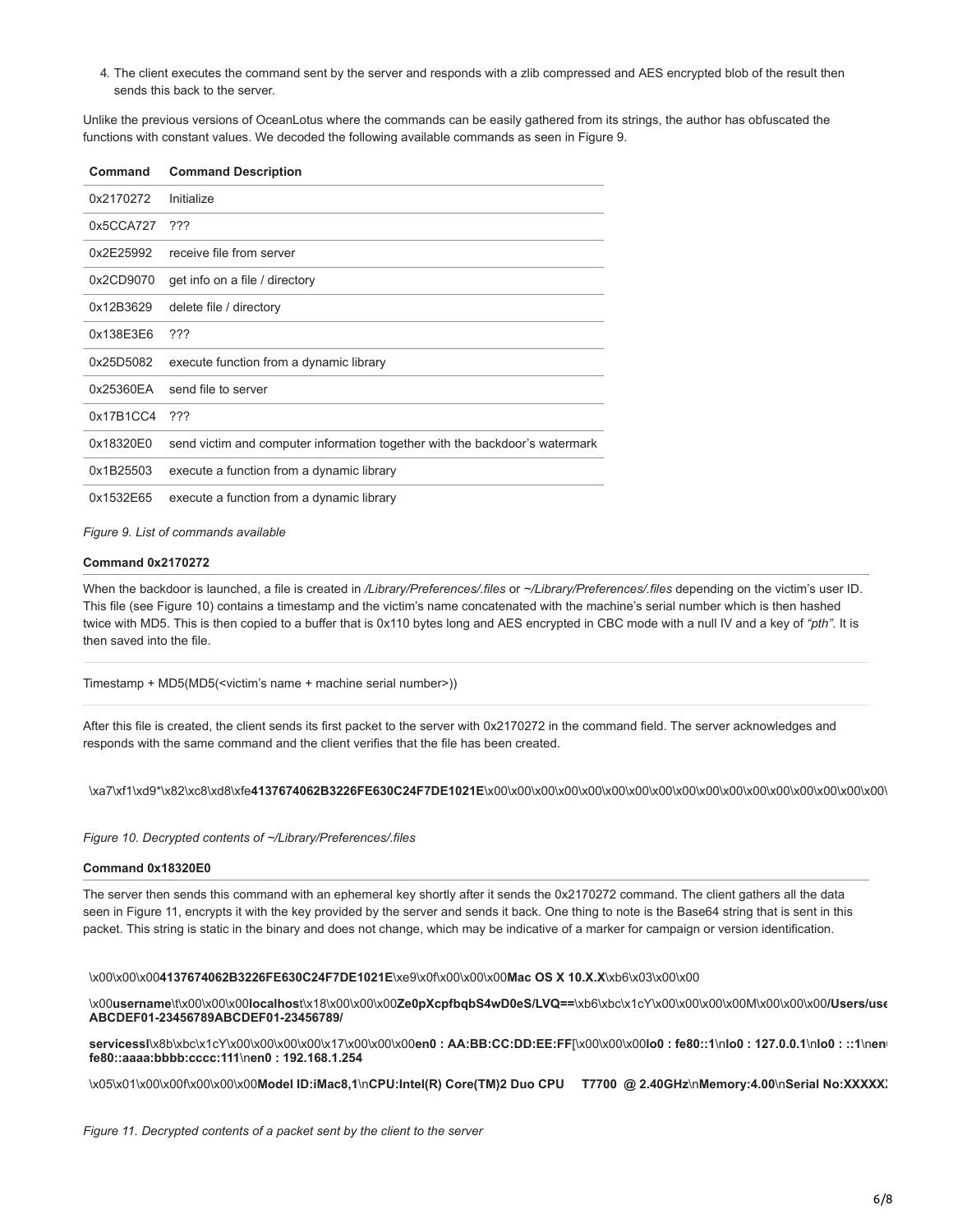Not highlighted in Figure 11 but also included in this packet is the kernel boot time which may be used by the C2 server to help determine if the backdoor is being run in a sandbox environment.

#### **Commands 0x25D5082, 0x1B25503, 0x1532E65**

These commands load a dynamic library using *dlopen()* and obtains a function pointer to execute within that shared library using *dlsym()*. Unfortunately, we do not know which dynamic libraries or functions are used for each command since these are server supplied and we were not able to capture any communication that used these commands.

However, we can postulate that since the parameters to the functions have the same number of arguments with the first being a fairly large constant similar to the command constants, (see Figure 12) and the backdoor has a function for receiving files, it is possible that these functions correspond to a shared library that the server uploads to the victim host. This means that additional functionality can be added to this backdoor by loading modules directly from the C2 server.

```
v12 = ((\n \frac{\text{int64}}{\text{Ox116DE9CLL}})_fastcall *)(signed __int64, _QWORD, _QWORD, void **, int *, int *))func_ptr)(
         OLL,
         OLL,
         v20,238v22j;func_ptr(0x179896CLL, v6, v24, v18, &v21, &v20);
if ( func_ptr (0x5E57538LL, v8, v21, v17, &v20, &v19) )
```


### **Conclusion**

Most macOS malware in the wild today are not very complex, but threat actors have been quickly improving their tradecraft. The increased level of sophistication and complexity may be indicative of increased targeting of macOS hosts looking to the future. With this OceanLotus attack in combination with recent macOS versions of the [Sofacy](https://blog.paloaltonetworks.com/2016/09/unit42-sofacys-komplex-os-x-trojan/) [group's](https://blog.paloaltonetworks.com/2017/02/unit42-xagentosx-sofacys-xagent-macos-tool/) toolset, we have now observed multiple espionage motivated threat actors targeting macOS. It is imperative that the same types of strong security practices and policies organizations use to defend Windows devices are applied universally to include macOS devices as well.

Apple has already updated the macOS protection systems to address this variant of OceanLotus.

Palo Alto Networks customers are protected and may learn more via the following:

- Samples are classified as malicious by WildFire
- Domains and IPs have been classified as malicious and IPS signatures generated
- AutoFocus users may learn more via the [OceanLotus](https://autofocus.paloaltonetworks.com/#/tag/Unit42.OceanLotus) tag

#### **Indicators of Compromise**

#### **Hashes**

b33370167853330704945684c50ce0af6eb27838e1e3f88ea457d2c88a223d8b Noi dung chi tiet.zip

b3cf3e3b52b4b899cd0814fc75698ea24f08ce18642665adcd3555a068b5c16d Info.plist

07154b7a45937f2f5a2cda5b701504b179d0304fc653edb2d0672f54796c35f7 Noi dung chi tiet

82502191c9484b04d685374f9879a0066069c49b8acae7a04b01d38d07e8eca0 PkgInfo

f0c1b360c0b24b5450a79138650e6ee254afae6ce8f6c68da7d1f32f91582680 .CFUserEncoding

e84b5c5152d8edf1e814cc4b4975bfe4dc0063ef90294cc96b383f523042f783 info.icns

#### **C2 Server**

call[.]raidstore[.]org

technology[.]macosevents[.]com

press[.]infomapress[.]com